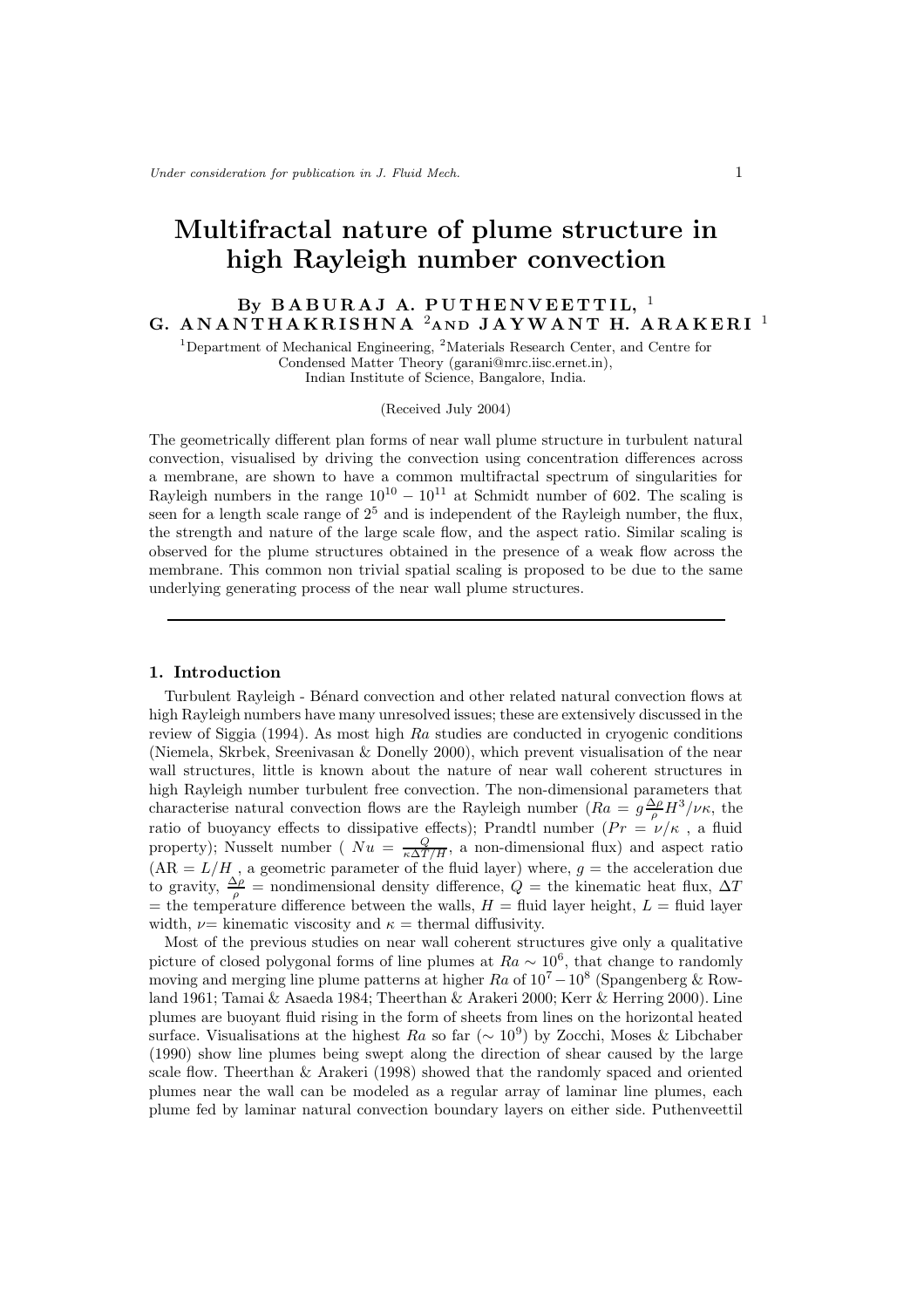#### 2 B. A. Puthenveettil, G. Ananthakrishna and J. H. Arakeri



FIGURE 1. (a) The experimental set up (b) The plan form view of the near wall plume structure as seen at the intersection of a horizontal laser sheet. (c) The side view in a vertical plane showing rising line plumes. Planform in (b) is for the TF-type convection showing a plume free area where the large scale flow impinges on the membrane.

(2004) extended the analysis to high  $Ra$ - high  $Pr$  case, and found that the probability distribution of plume spacings have a common log-normal form, independent of the parameter values. None of these studies address the spatial scaling of the plume structure pattern.

In this paper, we report the spatial scaling of the near wall plan-form plume structures in high Rayleigh number turbulent free-convection, using multifractal formalism. Briefly, multifractal formalism describes the statistical properties of singular measures in terms of the singularity spectrum  $f(\alpha)$ , corresponding to the singularity strength  $\alpha$ ,  $f(\alpha)$  can be regarded as the fractal dimensions of subsets with corresponding singularity strength  $\alpha$ . The details of multifractal formalism can be seen in Mandelbrot (1989); Meneveau & Sreenivasan (1991); Halsey, Jenson, Kadanoff, Procaccia & Shraiman (1986), and the references cited therein. Even though studies abound on applying this formalism for characterising spatial structures in various fields, we are not aware of such an analysis of near wall coherent structures of turbulent convection.

#### 2. Experimental setup and image preprocessing

We visualise the near wall plume structure at high  $Ra$  by driving the convection using concentration differences of NaCl across a membrane. Concentration in the present experiments is equivalent to temperature in Rayleigh - Bénard convection. High  $Ra$  $(10^{10} – 10^{11})$  are achieved at Schmidt number  $(Sc ~ \sim \nu/D)$ , equivalent to Pr) of 602 due to the low molecular diffusivity of NaCl. The set-up consists of two glass compartments of square cross section, arranged one on top of the other with a fine membrane fixed horizontally in between them; the schematic is shown in Figure 2. The membranes used are Pall Gelmann<sup>TM</sup>NX29325 membrane disc filters (PG henceforth) with a random pore structure having a mean pore size of  $0.45\mu$  and Swedish Nylobolt 140S screen printing membrane (140s henceforth) with a regular square pore of size  $35\mu \times 35\mu$ .

The bottom tank is filled with distilled water tagged with a small amount of Sodium Fluoresceine (absorption spectra peak at 488nm and emission spectra peak at 518nm) and then the top tank filled with brine to initiate the experiment. The convection is unsteady, but quasi-steady approximation can be used as the time scale of change of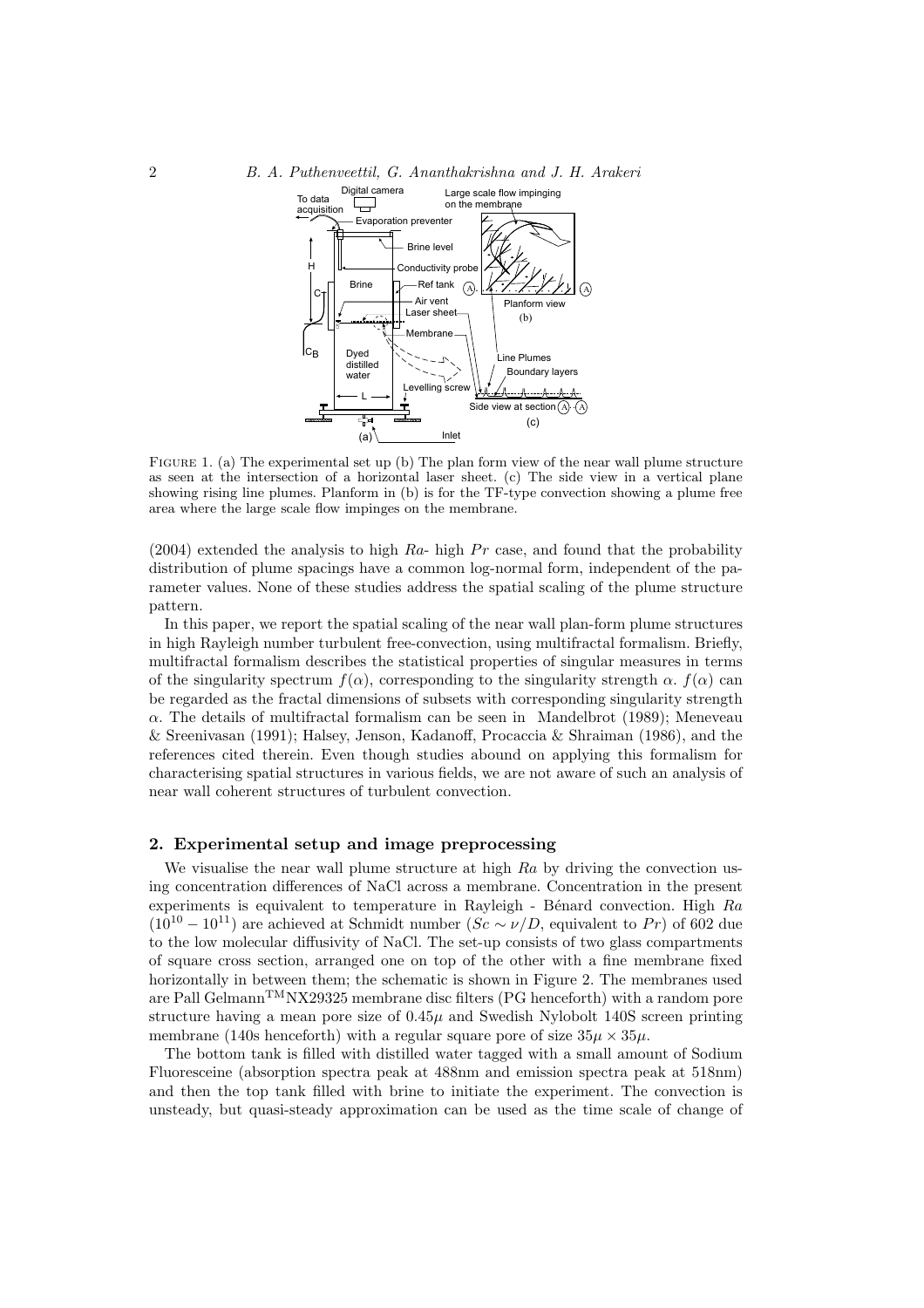the density difference  $(\frac{\Delta \rho}{\rho}/\frac{d\frac{\Delta \rho}{\rho}}{dt})$  is 10 times the time scale of one large scale circulation  $(H/W_*)$ , where  $W_* \sim (g\beta QH)^{1/3}$  (Deardorff 1970) is an estimate of the large scale flow strength, H is the top tank fluid layer height, Q denotes the flux of NaCl and  $\beta$  is the coefficient of salinity. A horizontal laser sheet, expanded and collimated from a 5W Spectra Physics Stabilite<sup>TM</sup>2017 Ar- Ion laser at 488nm is passed just above (<1 mm) the membrane. The dye in the bottom solution while convecting upward fluoresces on incidence of the laser beam to make the plume structure visible. A schematic of the visualisation of the near wall phenomena is shown in Figure 2(b) and (c). A visible long pass filter glass, Coherent optics OG-515, is used to block any scattered laser light and allow the emitted fluorescence to pass through. The images are captured on a digital handycam Sony DCR PC9E. Experiments are conducted in 23 cm high tanks, with one tank having 15 cm×15 cm ( $AR = 0.65$ ) cross section and another with 10 cm×10 cm  $(AR = 0.435)$  cross section. Starting top tank NaCl concentrations of  $10g/l$ ,  $7g/l$  and  $3g/l$  are used to study the plume structure under different Ra.

The Laser Induced Fluorescence (LIF) images are RGB 24bit color with  $640 \times 480$ pixels resolution. The multifractal analysis is conducted on binary images obtained from these RGB images. In using binary images, we are neglecting the intensity variation of the fluorescence (proportional to the concentration of the dye) within the plume line thickness. The analysis is hence valid only for the geometrical aspects of the planform. A similar telegraph approximation of the temperature time trace measured at the middle of the fluid layer has been studied by Bershadskii, Niemela, Praskovsky & Sreenivasan (2004) to show the clusterisation of plumes. The RGB image is cropped to remove the tank walls, converted to gray scale, Radon transformed to remove the lines (formed due to imperfections in the optics and the test section surface) and then re-sampled to increase the resolution. The non-uniform background illumination due to the attenuation of the laser sheet is subtracted to obtain the plume lines over a uniform dark background. Contrast and intensity are enhanced to make the plume lines clearer before converting to a black and white binary image using a threshold. The effect of thresholding on the multifractal exponents is considered in Appendix A. The binary image retains almost all the features of the raw image.

#### 3. The plume structure planforms

Figure 2 shows the binary images of the various planform plume structures obtained in the experiments. The parameter values are shown below each image.  $\Delta C(g/l)$  is the effective driving concentration difference on the side of the membrane where the structure is visualised; Ra is based on this  $\Delta C$ . The white lines in the figures, of thickness  $\sim 1$ mm, are the bases of the sheet plumes originating from the membrane surface. Two types of convection are observed depending on the pore size of the membrane. In one case, the transport of salt through the membrane is by diffusion (D-type henceforth). In the second case, the transport is due to a flow, albeit weak, across the membrane (TF type henceforth). In both cases, the line plumes emanate from the thin unstable boundary layers above the membrane. As the focus of this paper is on the spatial scaling of these structures, we give only a brief description of the phenomena in each image of Figure 2; the details are discussed in Puthenveettil (2004).

# 3.1. Planforms in D-Type convection

For the lower pore sized  $(PG_0.45\mu)$  membrane, the transport across the partition is diffusion dominated, while the transport above and below the membrane is similar to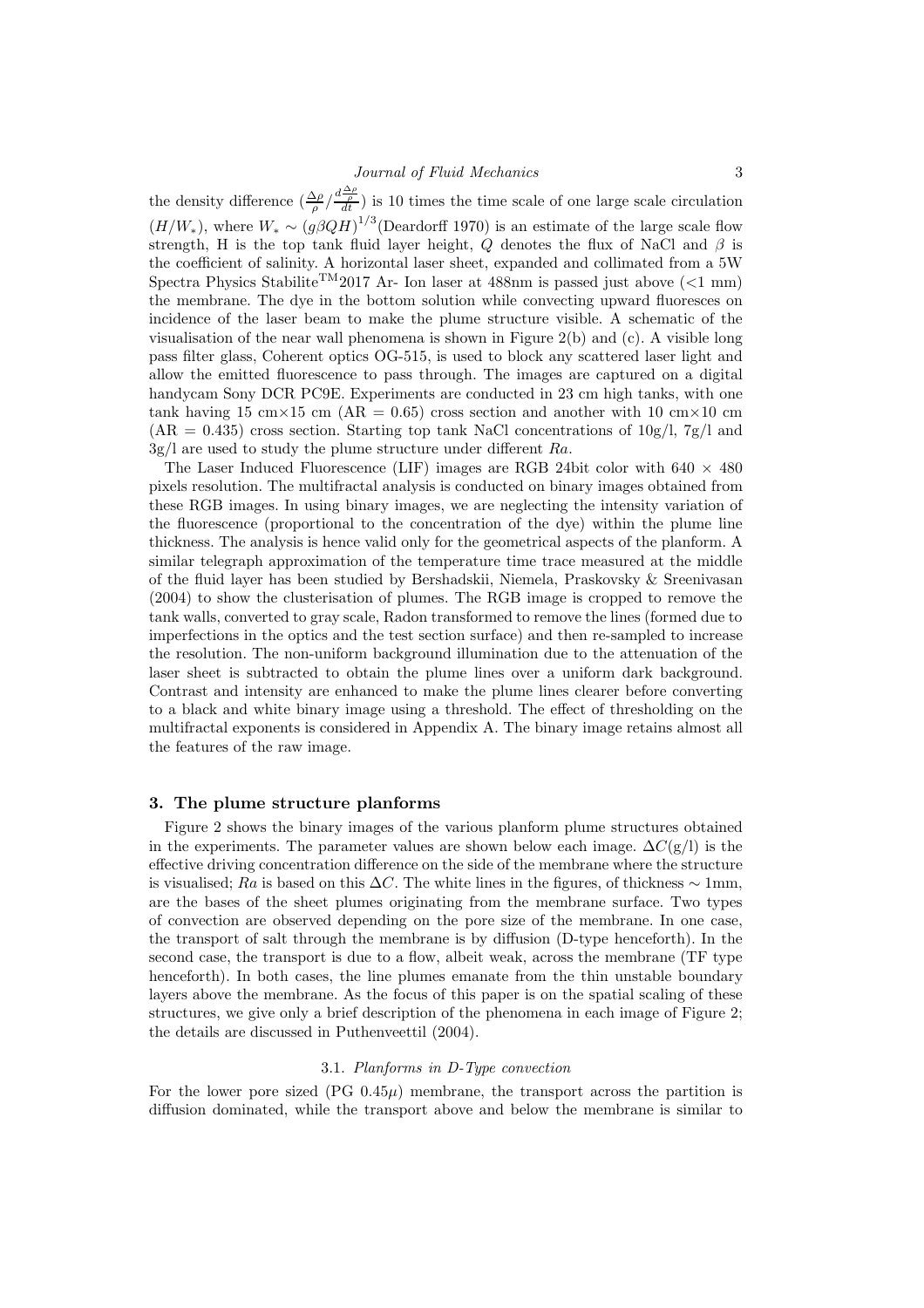

(a) PG membrane in 15  $cm \times 15$  cm tank,  $Ra =$  $2.04 \times 10^{11}$ ,  $\Delta C = 3.2$  g/l,  $Q = 0.1 \text{ mg/cm}^2/\text{min}, W_*$  $= 0.31$  cm/s,  $Re=797$ , Image area  $= 14.65 \text{cm}$  square,  $714^2$ pix



(b) Structure after 30seconds from (a)  $Ra =$  $2.03\times10^{11}$ ,  $\Delta C = 3.19$  $g/l, Q = 0.1$  mg/cm<sup>2</sup>/min,  $W_* = 0.31$  cm/s,  $Re =$ 797, Image area = 13.74 cm square,  $728^2$  pix



(c) PG membrane in 10  $cm \times 10$  cm tank,  $Ra =$  $2.03\times10^{11}$ ,  $\Delta C = 3.198$  g/l,  $Q = 0.11 \text{ mg/cm}^2/\text{min}, W_*$  $= 0.31 \text{cm/s}, \text{ } Re = 797, \text{ Im}$ age area  $= 9.157$  cm square,  $728^2$  pix



(d) PG membrane in 15  $\text{cm} \times 15$  cm tank,  $Ra$  =  $5.56\times10^{10}$ ,  $\Delta C = 0.875$  g/l,  $Q = 0.02~{\rm mg/cm^2/min},~W_*$  $= 0.18$ cm/s,  $Re = 463.6$ , Image area  $= 12.83$ cm square,  $728^2$  pix



(e) 140s membrane in 15  $\text{cm} \times 15$  cm tank,  $Ra =$  $5\times10^{11}$ ,  $\Delta C = 7.87$  g/l, Q  $= 0.39 \text{ mg/cm}^2/\text{min}, W_* =$  $0.47 \text{ cm/s}, Re = 1210.5, V_I$  $= 0.002$  cm/s, Image area  $=$  $8.61$  cm square,  $528^2$ pix



(f) 140s membrane in 15  $\cos 15$  cm tank,  $Ra =$  $4.49\times10^{11}$ ,  $\Delta C = 7.06$  g/l, Q  $= 0.41$  mg/cm<sup>2</sup>/min,  $W_* =$ 0.48 cm/s,  $Re = 1236.3, V_I$  $= 0.0023$  cm/s, Image area  $= 8.32$  cm square,  $520<sup>2</sup>$  pix



(g) 140s membrane in 15 cm  $\times 15$  cm tank,  $Ra =$ 5.36×10<sup>11</sup>,  $\Delta C = 8.42$ g/l, Q  $= 0.41$  mg/cm<sup>2</sup>/min,  $W_* =$ 0.48 cm/s,  $Re = 1236.3, V_I$  $= 0.0016$  cm/s, Image area  $= 7.58$  cm square,  $616^2$  pix



(h) 140s membrane in 15  $cm \times 15$  cm tank,  $Ra =$  $1.65\times10^{11}$ ,  $\Delta C = 2.6$  g/l, Q  $= 0.07$  mg/cm<sup>2</sup>/min,  $W_* =$  $0.27cm/s$ ,  $Re = 695.4$ , Image area=  $14.69$  cm square,  $71\overline{4}^2$ pix

Figure 2. The plan forms of near wall plume structures obtained under different conditions. (a)to (d) are for the D-Type showing full tank cross section. (e) to  $(g)$  show the planforms of the plume occupied region in the TF-type convection. (e) shows the corner area with the walls only on the left and the bottom of the image. (f) shows the corner portion with the walls on the top and the right. (g) shows a zoomed view of the central shear dominant portion. (h) shows the structure when the D-type occurs in the coarser membrane at lower driving potentials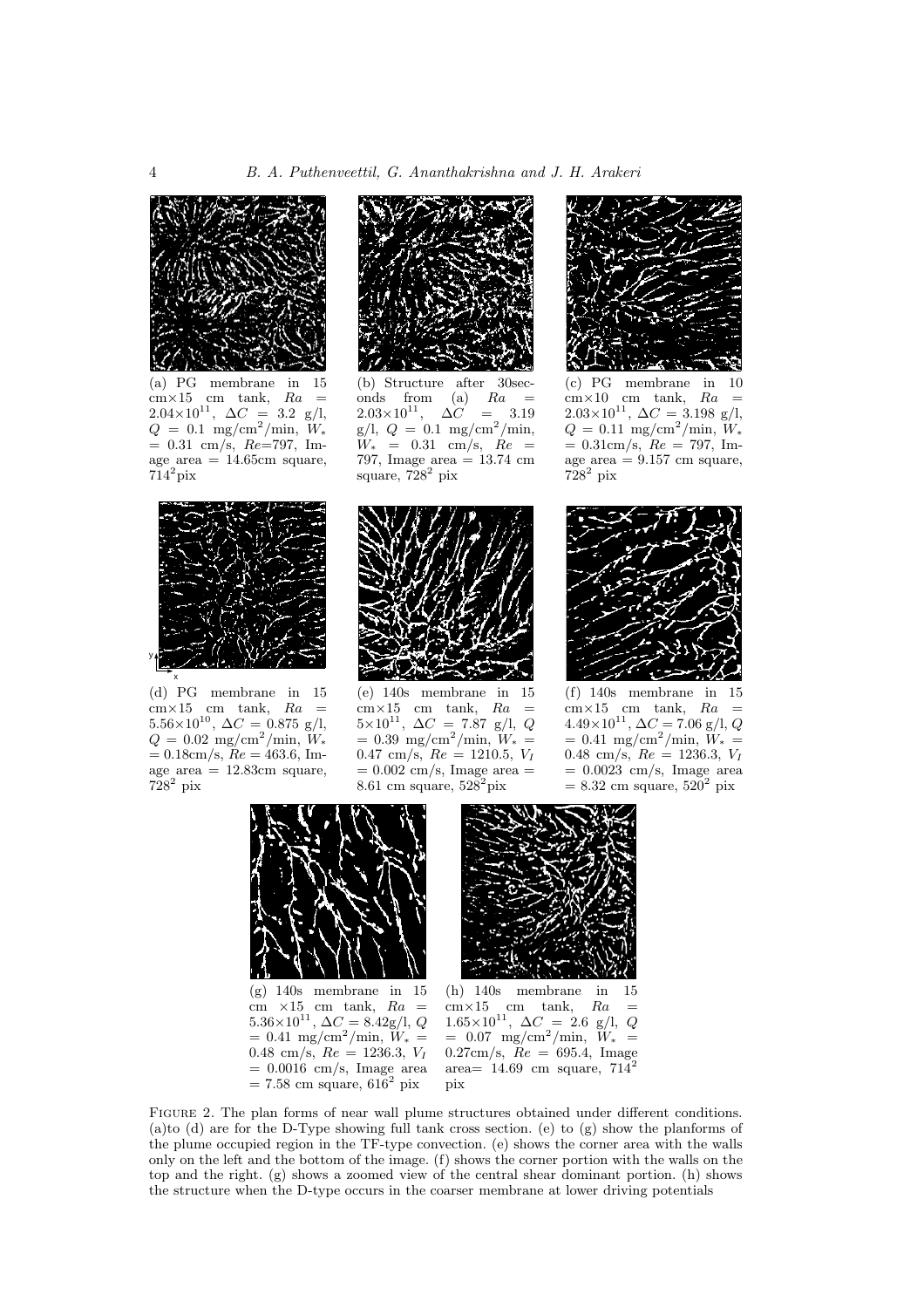Rayleigh - Bénard convection at high Ra. Figures 2(a) to 2(d) show the structures obtained in the D-type convection. Similar plumes cover the cross section on the lower side of the membrane. The first two images are from the larger  $AR = 0.65$  which had multiple large scale flow cells, the signatures of which are seen as circular patches with aligned line plumes oriented radially around the patches, the plume free circular patch being the area where the large scale circulation impinges on the membrane. The diffusion layer thickness  $\delta = D\Delta C/Q$  is about 0.26 mm for the image of Figure 4(a). The large scale flow cells shift their position at a larger time scale ( $\sim 20$  min) than one large scale circulation time ( $\sim 1$  min), which is greater than the time scale of few seconds for the merging of plumes. Figure  $2(c)$  shows the planform of plume structure under the same conditions as in Figures 2(a) and 2(b), but in the smaller (10 cm  $\times$  10 cm, AR=0.435) cross sectional area tank. In this case, there was only a single large scale circulation which was rotating clockwise in the  $x - z$  plane and aligning the near wall plumes in the x-direction (See Figure 2(d) for the co-ordinate directions, z is normal to the membrane). The plume structure at lower Ra in the larger AR =0.65 tank, shown in Figure 2(d), had two counter rotating circulation cells ( anticlockwise on the left and clockwise on the right) rotating in the  $x - z$  plane which created a near wall mean shear directed toward the center along the  $x$  direction. In all these images, the flux scaled approximately as  $\Delta C^{4/3}$ , equivalent to  $Nu \sim Ra^{1/3}$  in turbulent Rayleigh - Bénard convection.

# 3.2. Planforms in TF-Type convection

Experiments with the coarser  $(140s, 35\mu)$  membrane showed that only half the area above the membrane was covered by plumes, with the other half having plumes below the membrane. This structure is due to a weak through flow across the membrane. The lower fluid dynamic resistance of the coarser membrane allows this through flow. The region having plumes on top of the membrane corresponds to upward through flow and vice versa ( Figure 2(b)). The through flow velocities  $V_I$  are about 10 times smaller than the near wall velocity scales in turbulent free convection given by  $W_o \sim \left(g \beta Q D\right)^{1/4}$  (Townsend 1959). Figure 2(e) to 2(g) show the plan form view of the plume occupied region in the TF type convection at  $AR = 0.65$ . Figure 2(e) shows the corner region of this structure when there was a near wall mean shear toward the bottom left corner due to a diagonally oriented large scale circulation rotating in the clockwise direction. Figure  $2(f)$  shows a similar corner view of the structure when there is a near wall mean shear along the diagonal toward the top right corner, created by an anticlockwise circulation. The central zoomed view, where the mean shear effects are predominant, in a structure similar to that in Figures 2(e) and 2(f), is shown in Figure 2(g). In all these cases, the flux scaled as  $\Delta C^3$  due to the presence of a flow across the membrane. The phenomenology behind this flux scaling is described in Puthenveettil (2004). At lower driving potentials, the TF-type convection in the 140s membrane experiments was seen to change to the D-type with  $Q \sim \Delta C^{4/3}$  scaling. Figure 2(h) shows one such type of plume structure.

In both the types of convection, the plume structures are continuously evolving spatiotemporal patterns. But, as the time scale of the merging of plumes is much smaller than the time scale of change of Rayleigh number, the planforms could be expected to exhibit statistically stationary characteristics for a given set of parameters. In addition, the scale free, non uniform and dendritic appearance, along with the the common probability distribution of the spacings, motivated us to analyse the structures using multifractal analysis.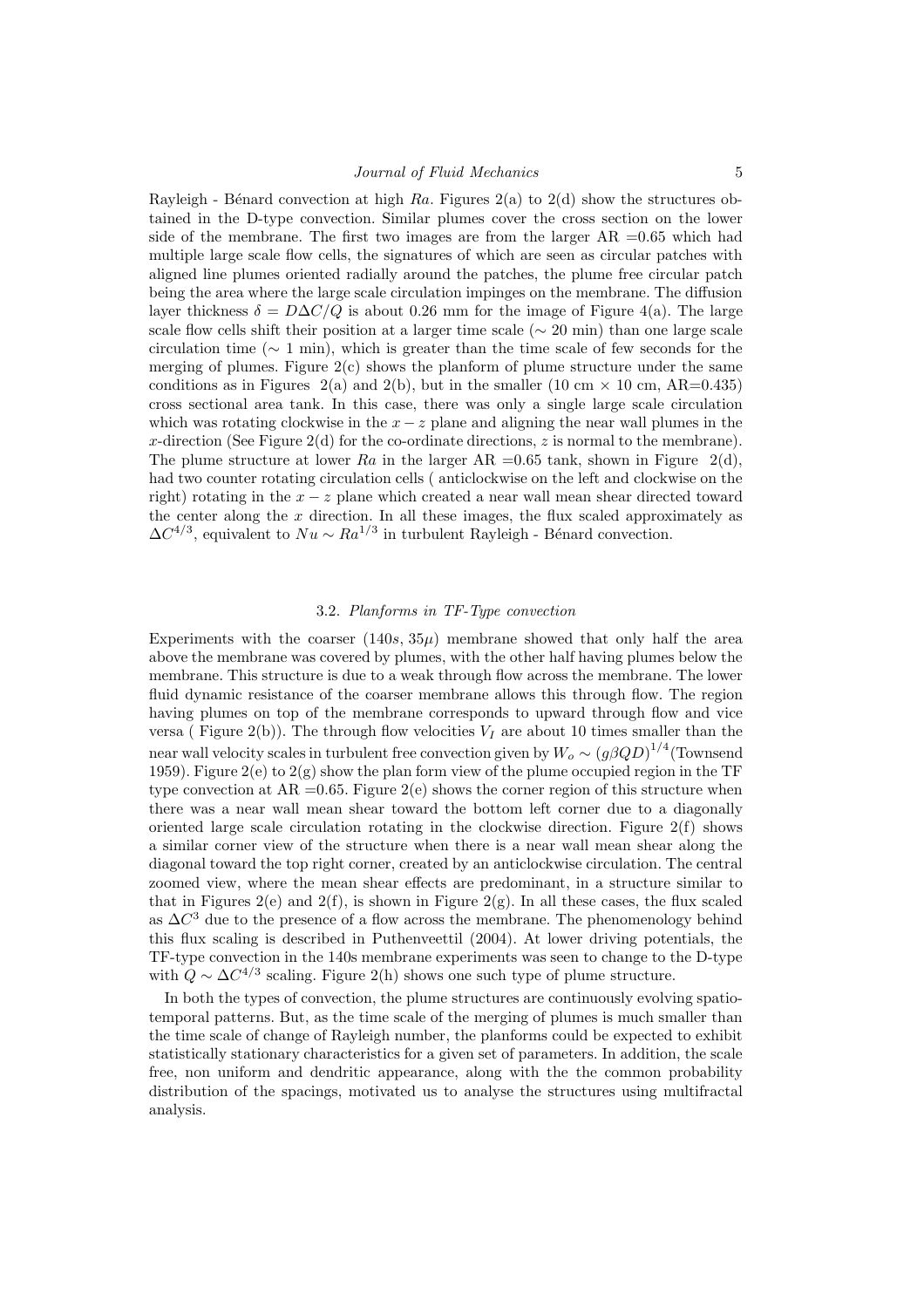# 4. Multifractal analysis

#### 4.1. Methodology and Scaling range

We use the standard box counting methodology to estimate the multifractal exponents. The analysis is done on square binary images ( $L^2$  pixels). The measure  $P_{i,j}$  where, i, j are the box indices, is the probability of occurrence of the plume in a box, calculated as the ratio of white pixels in each box to the total number of white pixels in the image. For each moment q, the partition function  $Z_q = \sum_{i,j} P_{i,j}^q$  is calculated for various box sizes  $(l_b$  in pixels). The slope of  $\ln Z_q$  Vs  $\ln \left(\frac{l_b}{L}\right)$  gives the Cumulant generating function  $\tau(q)$  defined through  $\sum_{i,j} P_{i,j}^q \sim \left(\frac{l_b}{L}\right)^{\tau(q)}$  where,  $\tau(q) = (q-1)D_q$  with  $D_q$  referring to  $q^{th}$  order Renyi dimension. The number of boxes where  $P_{i,j} \sim \left(\frac{l_b}{L}\right)^{\alpha}$  has a singularity strength between α and  $\alpha + d\alpha$  is given by  $N(\alpha) \sim \left(\frac{l_b}{L}\right)^{-f(\alpha)}$ .  $f(\alpha)$  is the fractal dimension of the subset - picked out by each value of the moment  $q$  - with singularity strength  $\alpha$ . We calculate the Hölder exponent  $\alpha$  and  $f(\alpha)$  using the direct method due to Chabra & Jenson (1989). The expressions for  $f(\alpha)$  and  $\alpha$  are  $f(q) = \lim_{l_b \to 0} \frac{\sum_{i,j} \mu_{i,j} \ln \mu_{i,j}}{\ln (l_b/L)}$  $ln(l_b/L)$  $\alpha(q) =$  $\lim_{l_b \to 0} \frac{\sum_{i,j} \mu_{i,j} \ln P_{i,j}}{\ln(l_b/L)}$  $\frac{d_i \mu_{i,j} \ln P_{i,j}}{\ln(l_b/L)}$ , where  $\mu_{i,j} = \frac{P_{i,j}^q}{\sum_{i,j} P_{i,j}^q}$  are the normalized measures. For each value of the moment  $q$ , the slope of the of the plots of the numerator vs the denominator in the expressions for  $f(q)$  and  $\alpha(q)$ , in the range of values where the plots are linear, give  $f(q)$  and  $\alpha(q)$ . In our work, the range of q values is limited to  $-2 \leqslant q \leqslant 5$  in order to have a reasonable range of scaling regime.

The estimation of  $f(\alpha)$  and  $\alpha$  for the image in Figure 2(e) is shown in Figure 3. The image size is 8.61 cm square sampled at  $528^2$  pixels (L= 528). The calculation is done for box sizes  $l_b = 528, 264, 176, 132, 88, 66, 48, 44, 33, 24$  and 22 pixels. Figure 3(a) shows the plots of  $\sum_{i,j} \mu_{i,j}$  ln  $\mu_{i,j}$  versus ln $(l_b/L)$  for a few typical values of  $q = -2, 0.5$  and 5. The slope of the linear fit in the range 66 pix  $\leq l_b \leq 528$  pix, (i.e., from 1.076 to 8.61 cm) is used to estimate  $f(\alpha(q))$  for all q. This slope is valid for a larger length scale range of 22 pix  $\leq l_b \leq 528$  pix, (i.e. from 0.359 to 8.61 cm) for  $q = -0.5$  and 5.0, while for  $q = -2$ , the linearity holds only in the fit range. The same linearity ranges for various  $q$  values are used for estimating  $\alpha(q)$  from the plot of  $\sum_{i,j} \mu_{i,j}$  ln  $P_{i,j}$  vs  $\ln(l_b/L)$  (Figure 3(b)) and  $\tau(q)$  from the plots of  $\ln \sum_{i,j} P_{i,j}^q$  vs  $\ln(l_b/L)$  (Figure 3(c)). Figure 3(a) to 3(c) show that the deviation from the linearity is pronounced for  $q = -2$  below a specific box size of around 1cm  $(\ln(l_b/L) = -2)$ , while it is almost negligible for positive moments. This behavior is also seen in other studies like Chabra, Meneveau, Jenson & Sreenivasan (1989) and Meneveau & Sreenivasan (1991). As negative moments amplify low measures, and the effect of noise in the low measure regions at smaller box sizes is substantial, we expect this deviation to be due to the amplification of the errors. For the same reason, the negative moment slopes were also the most affected when the binary image threshold was changed (See inset of Figure 7).

The analysis is carried out for all the images in Figure 2. The major common observations from the plots of  $\sum_{i,j} \mu_{i,j} \ln \mu_{i,j}$  and  $\sum_{i,j} \mu_{i,j} \ln P_{i,j}$  vs  $\ln(l_b/L)$  for these images are as follows. (a) For moments  $q \geq -1$ , the linearity of the above quantities is seen to hold till about 0.5 cm. As positive moments pick out areas of higher measure, these moments represent the main plume structure. Thus, the main plume structure shows a multifractal scaling in the range of tank cross section to  $0.5$  cm i.e., a range of  $2^5$ . (b) When negative moments are less than  $-1$ , the plots of these quantities show a deviation from linearity at about 1 cm in all the images. Hence, for  $q < -1$ , the multifractal scaling is valid for a shorter length scale range of tank cross section to 1 cm, i.e.  $\sim 2^4$ . (c) There seems to be a further lower cut off of approximately 5 mm, below which the slope of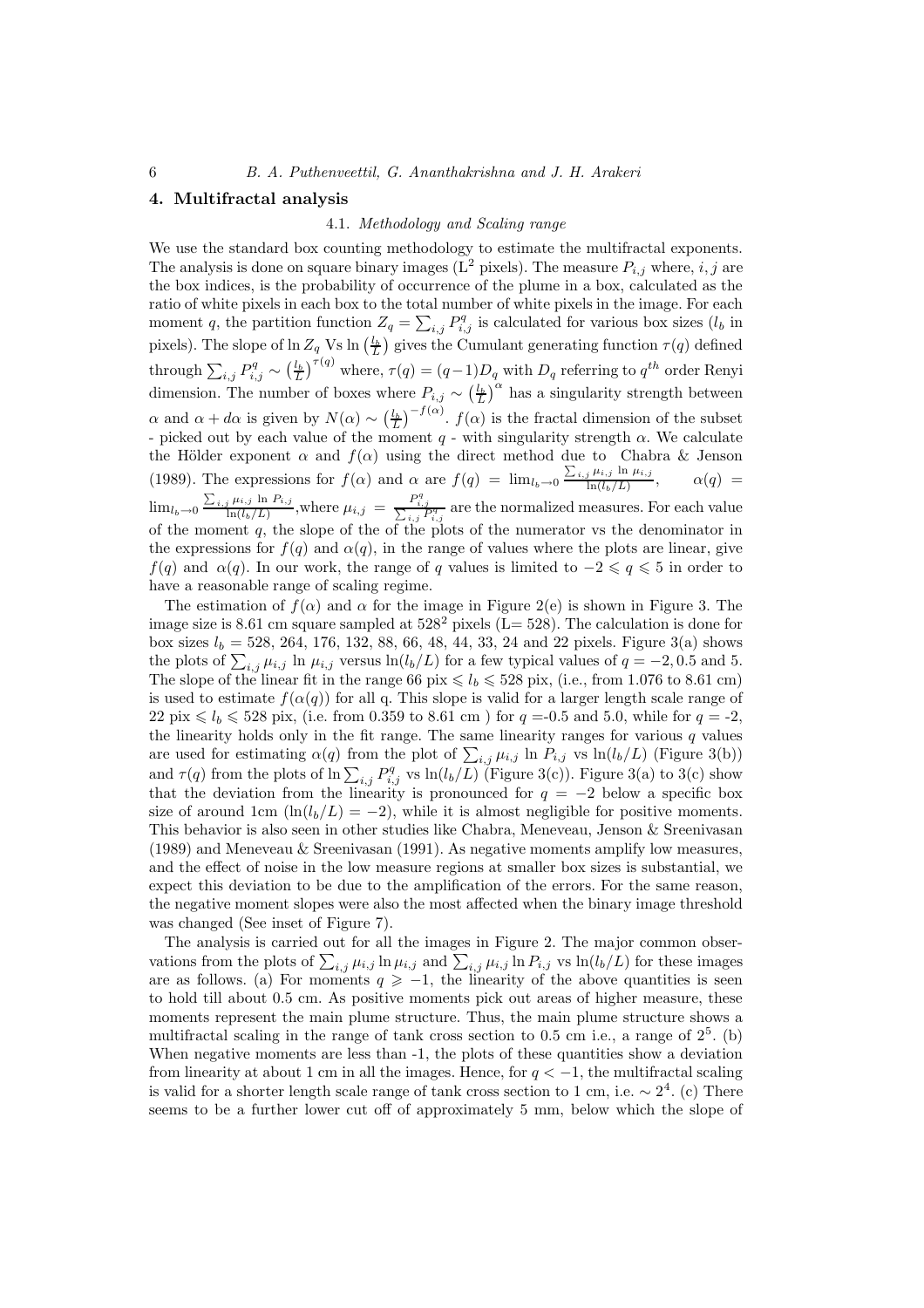

FIGURE 3. The range of multifractal scaling for moments  $q = -2$ , 0.5 and 5. The lines show the linear fit used for calculating the slopes.

| $\boldsymbol{q}$ |                                                                                   |  |  |  |  |  | $-2.0$ $-1.5$ $-1.0$ $-0.5$ 0 0.5 1.0 1.5 2.0 2.5 3.0 3.5 4.0 4.5 5.0        |  |  |
|------------------|-----------------------------------------------------------------------------------|--|--|--|--|--|------------------------------------------------------------------------------|--|--|
| $D_a$            | TABLE 1. Variation of the Renyi dimension $D_q$ with the moment q for Figure 2(a) |  |  |  |  |  | 2.13 2.09 2.05 2.02 2.0 1.98 1.96 1.95 1.93 1.92 1.91 1.897 1.886 1.875 1.86 |  |  |

 $\sum_{i,j} \mu_{i,j} \ln P_{i,j}$  Vs  $l_b/L$  for  $q \leq 1$  goes to zero (See Figure 3(b) at  $\ln(l_b/L) \sim -2.75$ ). This is expected to be because the box sizes have reached the same order as the plume spacings. The geometric structure of the planform does not exist below this length scale.

To understand the above behaviour, we studied the probability distribution function of the measures at various box sizes. The distribution function of the measures is described by its moments  $Z_q$ , and hence is related to  $\tau(q)$  through  $Z_q \sim (l_b/L)^{\tau(q)}$ . The distributions of  $P_{ij}$  in the standardised form  $Z = (P_{ij} - \overline{P_{ij}})/\sigma_{P_{ij}}$  for Figure 2(h), where  $\overline{P_{ij}}$  indicates the mean and  $\sigma_{P_{ij}}$  the standard deviation, for three box sizes are shown in Figure 4. The measure is distributed normally for the larger box sizes. With decreasing box sizes, the low measure and the high measure tails of the distribution deviates from the Gaussian. This is clear from the inset in Figure 4, which shows the normal probability plot of  $P_{ij}$ for the intermediate box size; the deviation from linearity shows the difference from the Gaussian. All the images in Figure 2 showed similar form and behaviour of the probability distribution of the measures. The deviation from linearity for negative moments in Figure 3 at smaller box sizes seems to be consistent with the deviation of the low measure tails of the distribution function in Figure 4.

#### 4.2. The multifractal spectrum

The  $f - \alpha$  curves of all the images in Figure 2 are shown in Figure 5. The error bars in the figure are the errors in the slope of the linear curve fits. The value of f at  $q = 0$  is the fractal dimension of the 'support' of the measure. As the underlying area over which the plumes are formed is a non-fractal surface,  $f(\alpha(0)) = 2$ . Figure 5 shows that this is satisfied, suggesting a good level of confidence in the calculation. We also note that the fractal dimension corresponding to the (information) entropy  $S = \sum_{\beta=0}^{b-1} p_{\beta} \log_b p_{\beta}$ , of the underlying process which generates these structures is 1.96. The corresponding values  $D<sub>a</sub>$  for Figure 2(a) are shown in Table 1.

The results of our analysis of the near wall plume structure in turbulent free-convection at high Ra are strongly suggestive of its multifractal nature. The analysed images cover a wide range of conditions viz., Ra range of about a decade, different test section cross sectional areas  $(10\times10 \text{ cm}^2 \text{ and } 15\times15 \text{ cm}^2)$ , absence and presence of a flow through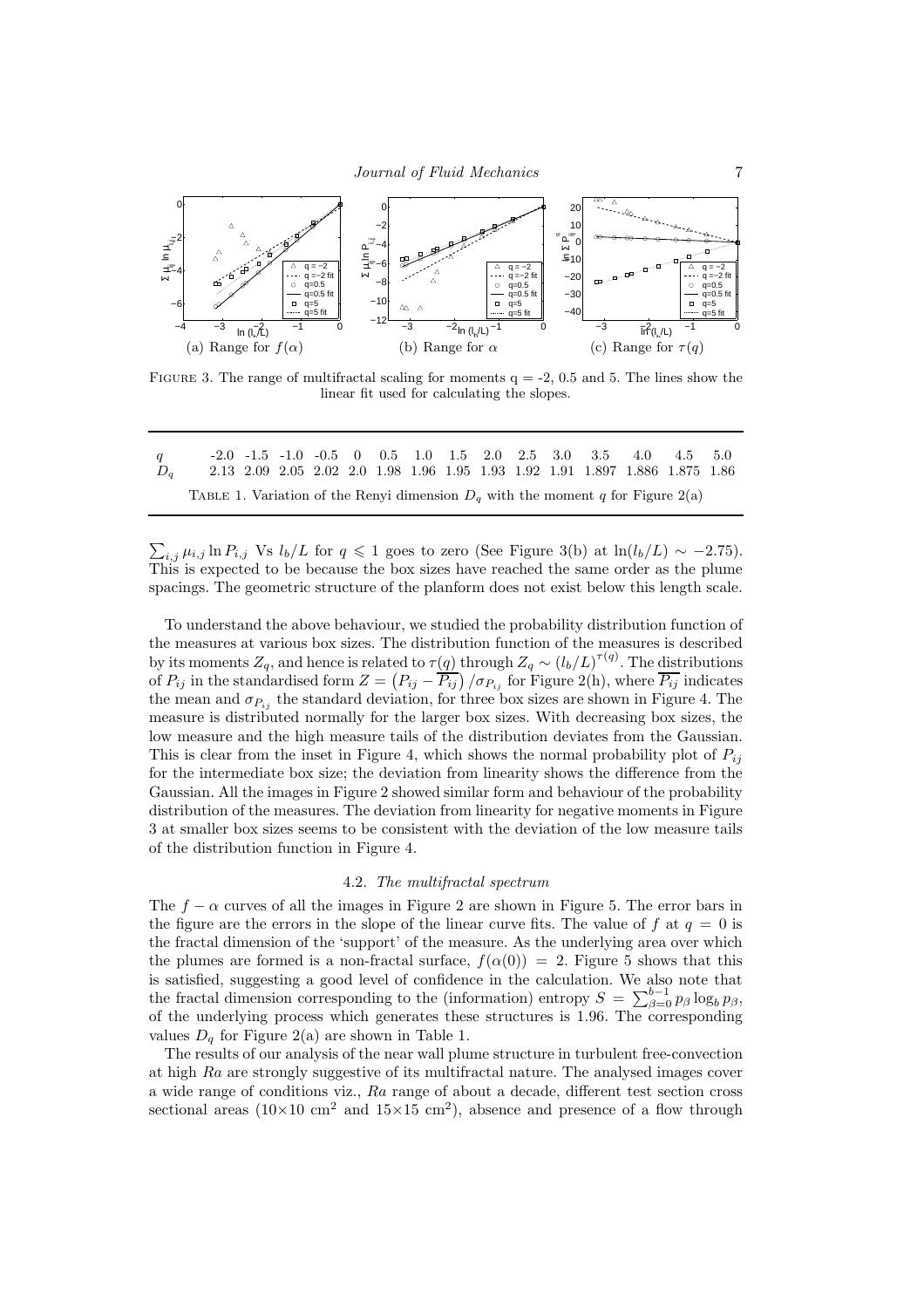



FIGURE 4. The probability distribution function of the measure  $P_{i,j}$  in the standardised form at three box sizes. The inset shows the normal probability plot of the measure at the intermediate box size.

FIGURE 5. The  $f - \alpha$  spectrum for all the images. .... Figure 2(a), -.-.- Figure 2(b),  $\circ$  Figure 2(c), — Figure 2(d),  $\times$  Figure 2(e),  $\diamond$  Figure  $2(f)$ ,  $\Delta$  Figure  $2(g)$ , - - - Figure  $2(h)$ ,  $\star$ Meneveau & Sreenivasan (1991).

the membrane, different large scale flow strengths (about 2.5 times), a wide range of flux (over two decades) and show a wide variety of structures having single and multiple large scale flow cells with aligned and random structures. The plot of Figure 5 show that, within the errors encountered in the current analysis, all these images have the same multifractal scaling of the main plume structure for length scales greater than 0.5 cm.

# 5. Discussion and Conclusions

We have shown that the plan forms of near wall plume structure in high Ra turbulent free-convection under varying parameter values have the same multifractal spectrum of singularities. Even though the plan forms appear substantially different in their geometric form, they have the same non trivial spatial scaling. The probabilistic interpretation of multifractal formalism, as described by Mandelbrot (1989), shows that f and  $\alpha$  indirectly describe the underlying generating mechanism of these structures in terms of the multipliers M for each stage of the process. These exponents are independent of the length scales and are unique functions of the multiplier distribution which decides how the measure is distributed at each stage. Figure 6 shows the probability distribution of the multipliers in the standardised form,  $\chi = \left(M - \overline{M}\right)/\sigma_M$ . The multiplier values are calculated as the ratio of the measures in each box to the measure in its parent box, when each box divides into four boxes. The calculations are done for a series of box sizes as shown in the legend of the Figure 6. The figure shows that the image has the same form of distribution function of multiliers at different length scales, which has exponential an tail of higher multipliers. Note that the length scale spans the entire range over which  $f(\alpha)$  has been obtained. Similar results were obtained for all the images in Figure 2. In physical terms, this means that the present images have the same underlying generating mechanism. The common generating mechanism that can be identified here is that the thin boundary layers of lighter fluid above the membrane becomes unstable resulting in the generation of sheet plumes. Interaction of the neighboring plumes due to entrainment leads to their merger. New plumes are nucleated in the vacant space due to the merger. The whole process is also influenced by the external flow field created by the mean wind, whose effect is to align the plume lines in the direction of the mean shear.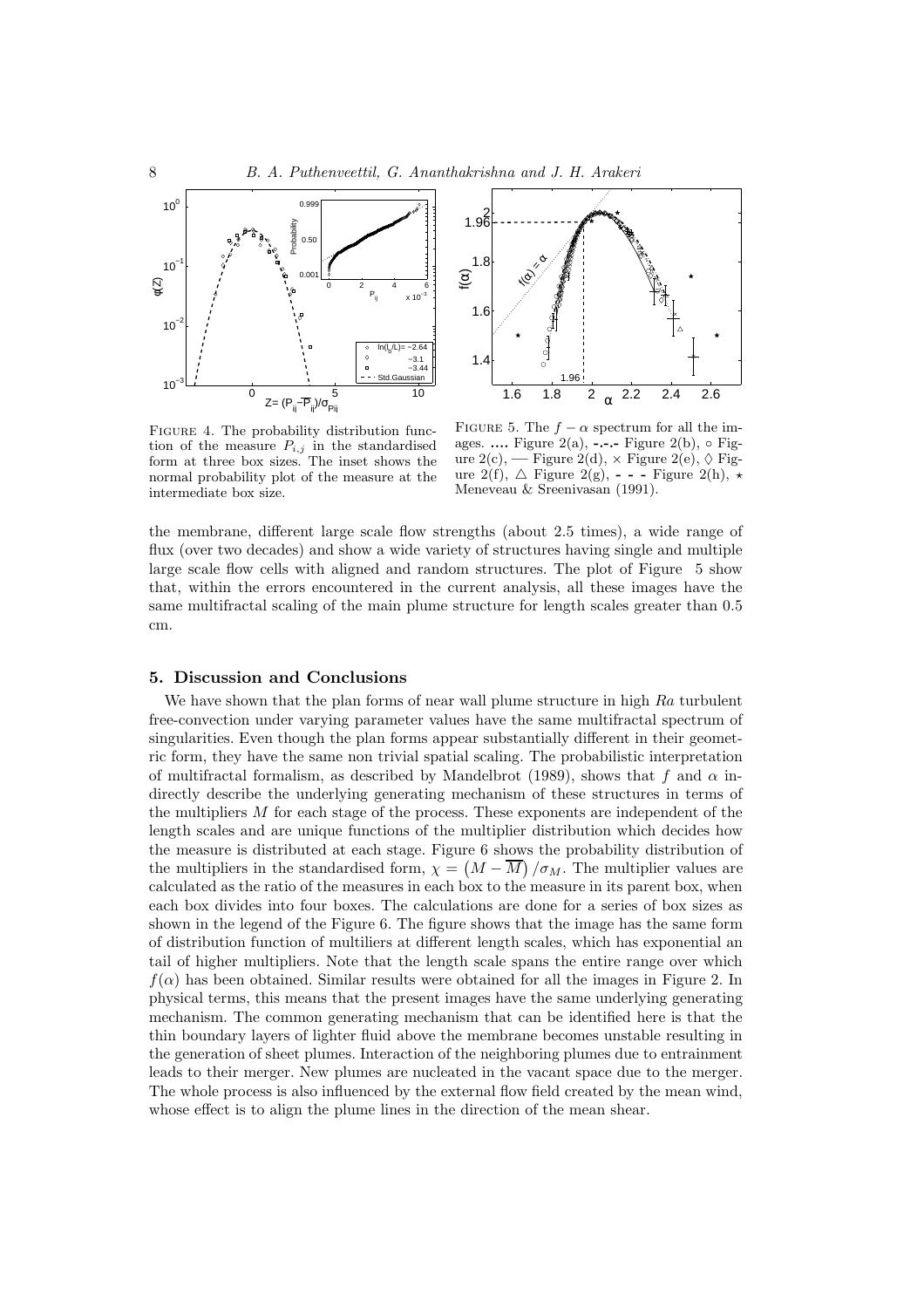



FIGURE 6. The probability distribution function of the standardised form of the multipliers at dif- $\alpha_{diff} = \alpha_{max} - \alpha_{min}$  with the threshold ferent box sizes. The inset shows the distribution  $I_{th}$  for Figure 2(d). The inset shows the  $f - \alpha$ function of multipliers at two box sizes.

FIGURE 7. The vqariation of curve for the two extreme thresholds

An identical probability distribution of multipliers at different stages of the process would show that the multipliers at different stages are not correlated and the underlying process to be statistically self similar (Mandelbrot 1989; Chabra & Sreenivasan 1992; Frederiksen, Dahm & Dowling 1997). The inset in Figure 6 shows the probability distribution function of the multipliers, shown only at two box sizes for clarity. The distribution functions coincide at larger multiplier values for the whole multifractal range, but are different at low multiplier values. We expect this to be a due to the correlated nature of the ends of the structure (low multipliers), which move towards the main plume lines due to entrainment.

Recall that for multinomial processes,  $f(\alpha)$  is calculated as the maximum from a range of values for any  $\alpha$  for each moment q. Connecting this with the thermodynamic analogy noted in the literature (Chabra *et al.* 1989), the common  $f - \alpha$  curves might imply that the plume structure in turbulent convection is formed so as to maximize the entropy of the structure.

Earlier studies on the multifractal nature of energy dissipation field in turbulent flows by Meneveau & Sreenivasan (1991) have parallels with the current study. The energy dissipation is caused by the velocity gradients at the viscous scales. Plume edges represent the major gradients of velocities near the wall in convection. These also are the relevant viscous scales near the wall. Hence, it is possible that the near wall energy dissipation field follows the plume structure closely. The  $f - \alpha$  curves obtained by Meneveau & Sreenivasan (1991) are shown in comparison with the present curves in Figure 5. The  $f(\alpha)$  curves obtained in our case have a lower spread. Further work is needed to clarify the possible connection of these energy dissipation studies to the present analysis.

# Appendix A. Effect of thresholding

The robustness of the calculated multifractal exponents depends on how representative the binary image is of the RGB LIF image. Figure 7 shows the variation of  $\alpha_{diff}$  =  $\alpha_{max} - \alpha_{min}$  with the threshold  $(0 \leq I_{th} \leq 1)$  for the image in Figure 2(d). The inset in Figure 7 shows the  $f-\alpha$  curves at the two extreme thresholds.  $I_{th} \geqslant 0.55$  produced binary images clearly missing in finer details, while  $I_{th} \leq 0.45$  created images that were noisier, with larger plume thickness. Therefore, for this image, the threshold was chosen to be